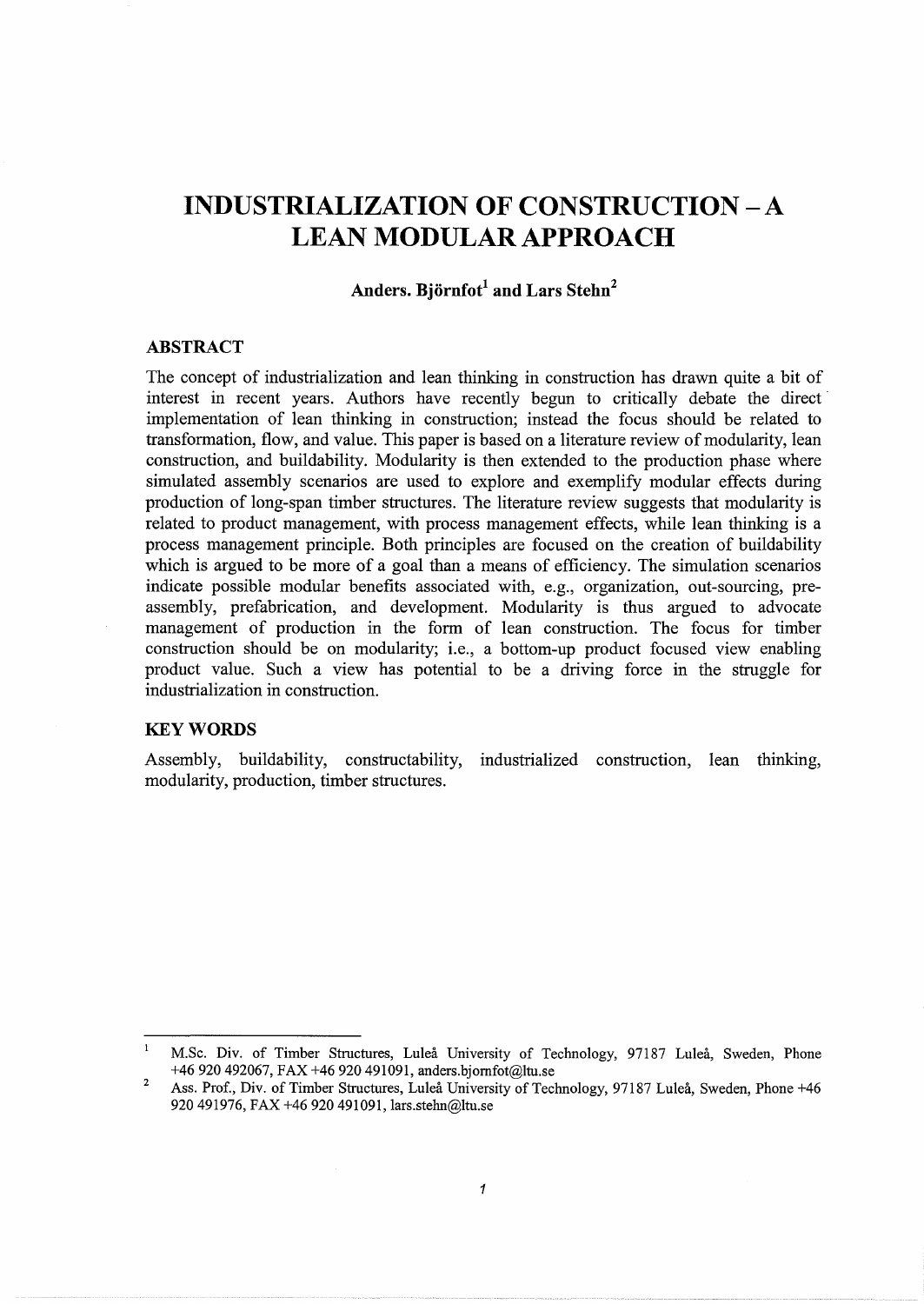#### **INTRODUCTION**

Industrialization can be seen as a structural means for eliminating, or at least drastically reducing, on-site activities in construction (Koskela, 2003). Industrialization is thus a streamlined process promoting efficiency and economic profit. Regarding the goal of industrialization, there is a wide variety of literature considering the industrialization approach in construction, e.g., supply chain management (London and Kenley, 2001; Nairn and Barlow, 2003), lean construction (Gann, 1996; Crowley, 1998), buildability (Poh and Chen, 1998), scheduling (Austin et al., 2000), re-engineering (Winch, 2003), and standardization/prefabrication (Dawood, 1996; Gibb, 2001 ). Two main principles aiming for industrialization are found in the construction literature above; lean construction and buildability. A third main principle, modularity, is a key issue in the engineering management literature applicable to the manufacturing industry.

In the manufacturing industry modularity has been shown to reduce the number of suppliers from thousands to a few hundred (Crowley, 1998). A good example of industrial success is Volvo Corporation, where the integrated modularity has been guiding the company's transformation (Kusiak, 2002). Modularity is said to be a key concept in the manufacturing industry and has helped lead the way towards widespread industrialization (Gann, 1996). In Bjomfot and Stehn (2004) it was argued that industrialization for the construction industry should be linked with modularity, incorporating both prefabricated and standardized products.

The concept of lean construction is concerned with the application of lean thinking in construction (Green, 1999). Authors have recently begun to critically debate the direct implementation of lean thinking in construction (Green, 1999; Naim and Barlow, 2003; Winch, 2003). Reengineering of construction should, instead of applying the whole lean paradigm, focus on its foundation, i.e., transformation, flow, and value (Koskela, 2003). A third principle mentioned together with industrialization in construction is buildability. Buildability has been focused on a wide variety of tasks in construction, e.g., production methods (Fischer and Tatum, 1997), the construction process (Griffith, 1986), and organization of production (Stewart, 1989; Ferguson, 1989). In lean construction, organization of production is termed as work structuring (Ballard et al., 2001 ).

In Björnfot and Stehn (2004) it was shown how product modularity can guide the design process for long-span timber structures, aiding in the design and providing guidance in optimization problems. Modularity also confers process related effects and can thus ease the implementations of lean construction principles. The motive for the research presented in this paper is to show how modularity in construction can be utilized for an efficient industrialization of construction. The aim of this paper is to explore the industrialization principles; modularity, lean construction, and buildability by attempting to understand their relations and implications on construction. The construction process is in this paper regarded as the transformation process, i.e. flow of information and material in design and production respectively. As simplifications, no analysis is performed of the construction process or its flows, and product value is considered to be a vital part of the value for construction as a whole, without any deeper analysis of its implication. Effects of modularity in construction is finally explored and exemplified by simulating possible assembly scenarios for long-span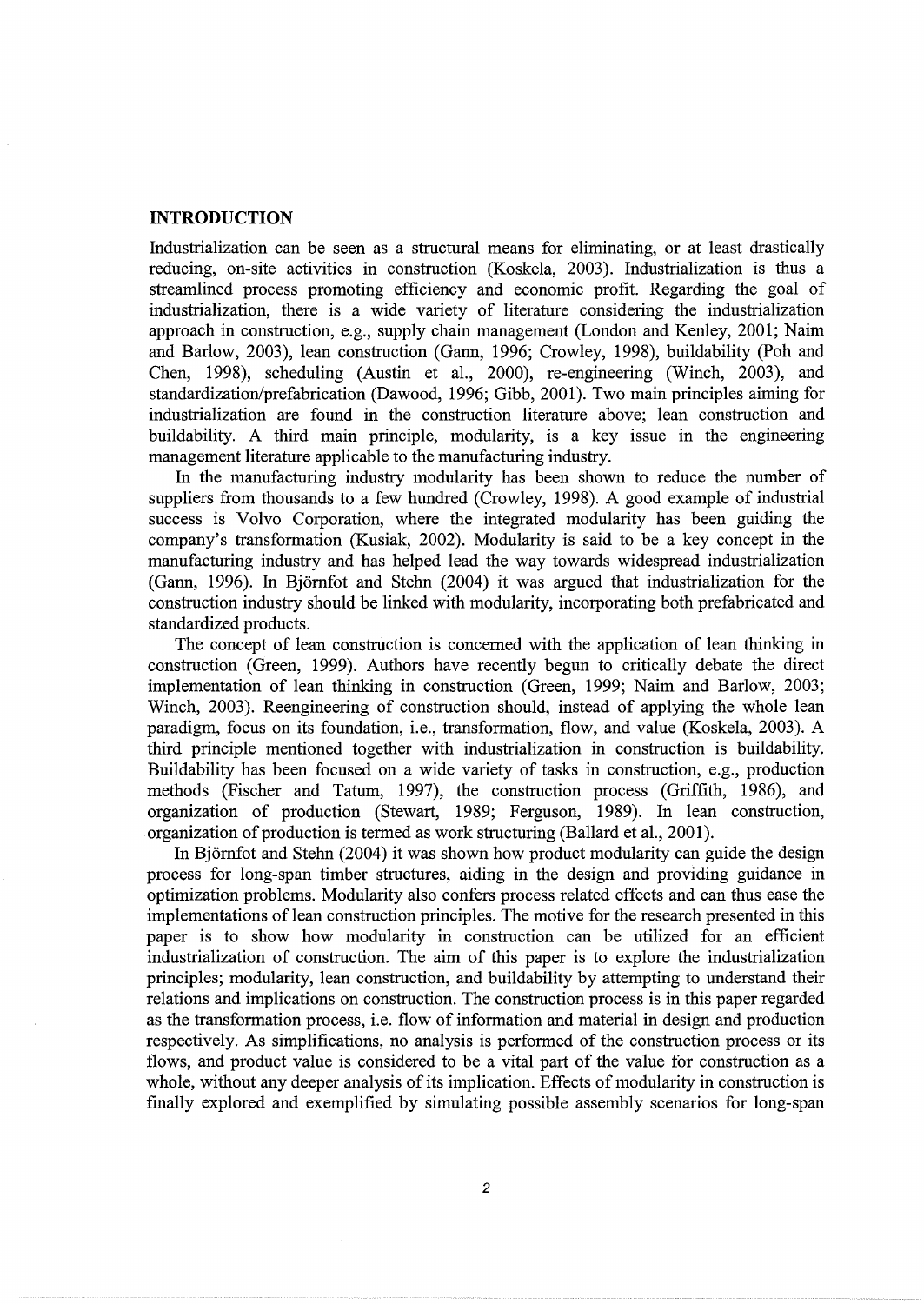timber structures, using current production practices. The empirical data used for the simulations is based on a case-study performed at a Swedish design company.

#### INDUSTRIALIZATION PRINCIPLES AND THEIR RELATIONS

Paramount to this paper is the construction industry and the conventional "design & build process" (D&B), Figure 1. The process description is based on Swedish conditions and used during construction of long-span timber structures. The explored industrialization principles are related and linked together using the different phases of the construction process. The case study is used to in practice explore the implication of modularity in construction and specifically, its relations to lean construction and buildability.



Figure 1: The considered construction process.

#### MODULARITY

Modularity in construction has frequently been viewed as the use of simple building blocks (Rampersad, 1996), or volumetric pre-assemblies (Murtaza et al., 1993; Dawood, 1996). Today, the sense of the term module has evolved so that a module contains the specifications of a building block and interfaces, as well as considerable functionality compared to the end product (Miller and Elgård, 1998). Based on this definition, the volumetric pre-assemblies are a number of modules fitted together into volumes. The volume is thus a form of modularity, which is a system attribute (Miller and Elgard, 1998). Modularity can therefore not be defined from the modules themselves instead modularity is related to product structure and functionality, and should be used considering the products whole lifecycle (Nørgaard, 2002).

One of the most important aspects of modular products and their realisation is the potential for efficient flexibility and responsive manufacturing through flexibility/agility (Marshall and Leaney, 1999), and reduced process complexity (Marshall et al., 1999). The term mass customization is often mentioned together with flexibility and argued to be a key aspect of modularity (Marshall et al., 1999). The basic drivers behind the wish for modularity, Table 1, are found in (Blackenfelt, 2001) summing up the drivers given in (Miller and Elgård, 1998; Marshall and Leaney, 1999). Nørgaard (2002) uses the product lifecycle when sorting module drivers; however the drivers are basically the same.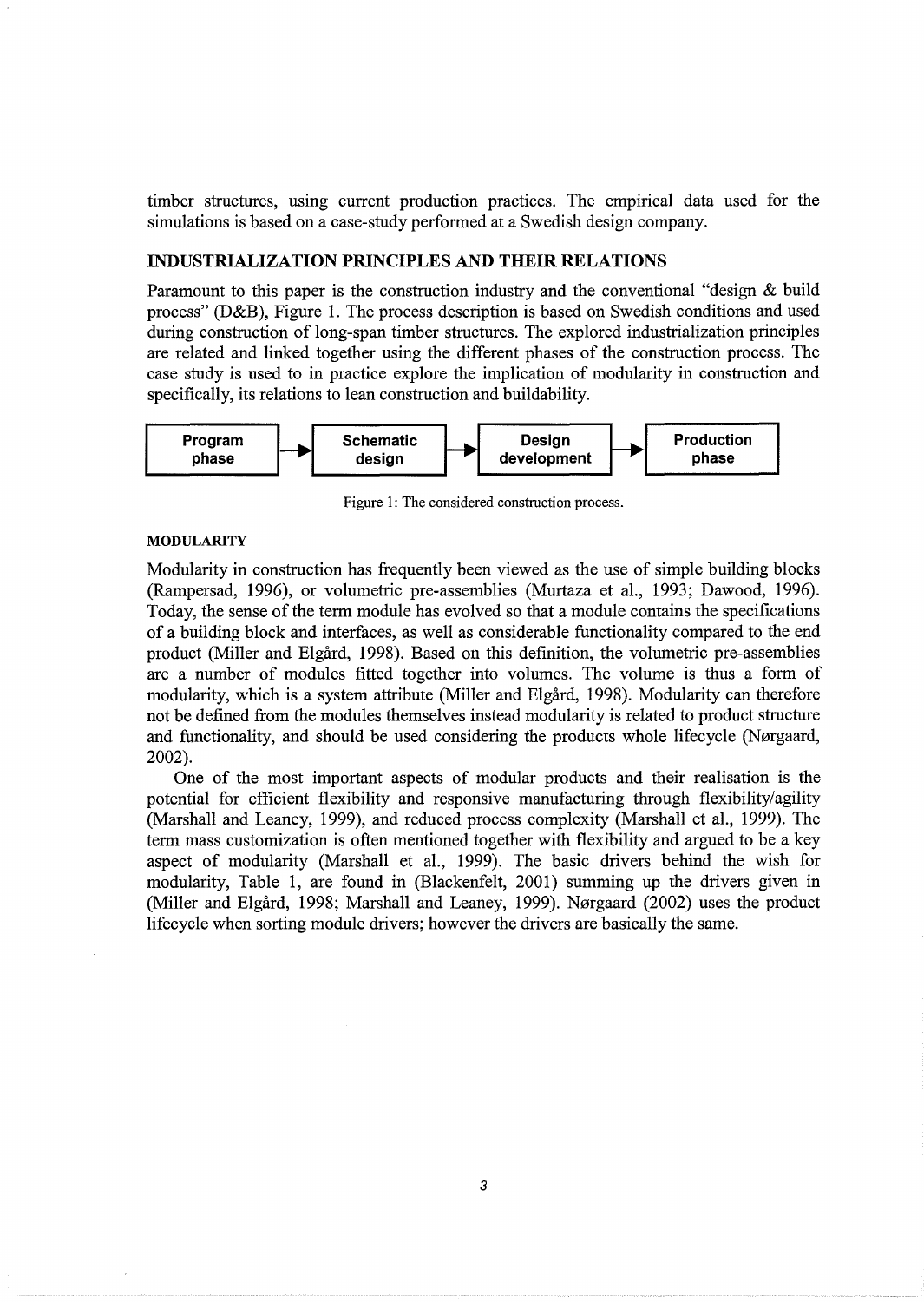| <b>Module drivers</b>                |                                                      |                       |  |  |  |  |  |  |  |  |
|--------------------------------------|------------------------------------------------------|-----------------------|--|--|--|--|--|--|--|--|
| Commonality                          | Concentration of risk                                | Repair                |  |  |  |  |  |  |  |  |
| Variety                              | Separate development                                 | Replenishment         |  |  |  |  |  |  |  |  |
| Internally planed change             | Parallel development                                 | Component reuse       |  |  |  |  |  |  |  |  |
| Externally driven change             | Pre-assembly                                         | Material recycling    |  |  |  |  |  |  |  |  |
| Upgradeability                       | Separate testing                                     | Incineration          |  |  |  |  |  |  |  |  |
| Addability                           | Out-sourcing (buy)                                   | Landfill              |  |  |  |  |  |  |  |  |
| Reconfigureability                   | In-sourcing (make)                                   |                       |  |  |  |  |  |  |  |  |
| <b>Variety versus</b><br>commonality | <b>Organization of development</b><br>and production | After sale of product |  |  |  |  |  |  |  |  |

Table 1: The module drivers and their relation to the three main problems approached by modularity.

In the literature, measured quantitative effects of modularity in construction are rare. There are clearly effects of modularity that are difficult to measure in quantitative terms, i.e. variety and complexity as well as process related effects in development, manufacturing, and production. Murtaza et al. (1993) report construction phase cost savings of 10 % using modularity and Gotlieb et al. (2001) report schedule and cost savings of up to 25 %.

The literature review suggests that modularity is both a product and process attribute, and should be developed by a linked methodology (Marshall et al., 1999). The modular process covers all the modularity effects in the product value-chain; only by performing product modularity can the benefits be realized. For the construction process;

- Variety through modularity aims at the reduction of internal complexity and increased external variety, i.e., provide a means for an open building system.
- Development aims at the development of new modules for increased external variety. In construction this can emerge as out-sourcing of modules for increased supplier competitiveness or development of multi-functional modules.
- Production aims at the design and use of products in such a way that a streamlined production can be achieved.
- After-sale aims at the use of modules after structure lifetime, disassembly and recycling of modules as well as extension of structure lifetime by reconfiguring.

### THE LEAN METHODOLOGY

The primary goal of the lean concept is the elimination of waste or in other terms, creation of value (Green, 1999). Lean thinking concentrates on the two main conversion activities; design and construction, where information and material flows are the basic units of analysis (Crowley, 1998) - *"lean thinking concentrates on going into the "black box" and studying the processes with the objective of smoothing out interfaces, removing non-value adding activities, or in some cases completely rebuilding the processes and generating new*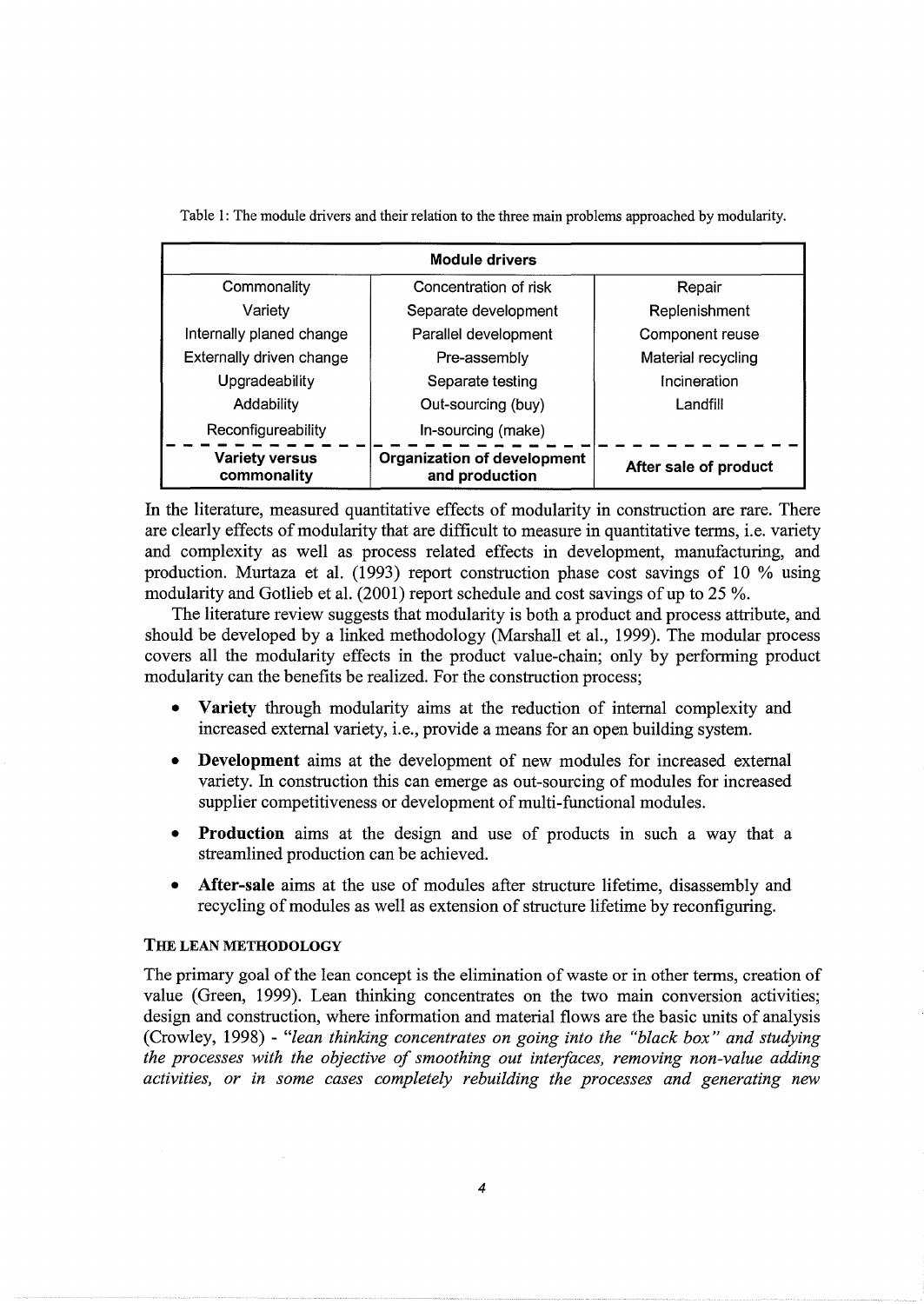*processes*" (Halpin and Kueckmann, 2002). The basic purpose of lean thinking is thus the management of conversion processes to promote flow, figure 2.



Figure 2: In construction, the lean concept is the management of the conversion process.

The main practices of lean thinking most often referred to in the literature is; just-in-time (JIT) and total quality management (TQM) (Gann, 1996; Green, 1999; Halpin and Kueckmann, 2002). The practices, total preventive maintenance (TPM) and human resource management (HRM) were added by Shah and Ward (2003). A literature survey by Shah and Ward (2003) identified a number of key practices associated with JIT, TQM, TPM, and HRM summing up the above key characteristics, Table 2.

In construction the information conversion process may be related to design development while the material conversion process is associated with production. For the application of leanness in construction (e.g., Ballard et al., 2001; Bertelsen and Koskela, 2002; Koskela, 2003) it is argued that construction should be based on; maximizing value, minimizing waste, and the transformation of inputs into outputs. Lean construction is thus a methodology aiming at streamlining the whole construction process while product requirements are realized during design, development and assembly. The solutions to the value/waste generation proposed in e.g. Ballard et al. (2001) incorporates many of the concepts from the lean practices, Table 2, the modular practices, Table 1, and further many arguments based on the concept of buildability/constructability.

Table 2: Key lean practices in JIT, TQM, TPM, and HRM (adopted from Shah and Ward, 2003).

| Key lean practices    |                        |                    |                    |  |  |  |  |  |  |  |
|-----------------------|------------------------|--------------------|--------------------|--|--|--|--|--|--|--|
| Lot size reduction    | Self-directed teams    |                    |                    |  |  |  |  |  |  |  |
| Continuous flow       | Maintenance optimizat. | Quality programs   | Flexible workforce |  |  |  |  |  |  |  |
| Cellular manufacture. | Safety improvement     | Quality management |                    |  |  |  |  |  |  |  |
| Bottleneck removal    | Scheduling strategies  | Process measure.   |                    |  |  |  |  |  |  |  |
| Reengineering         | New equip./technology  | Cont. improvement  |                    |  |  |  |  |  |  |  |
| JIT                   | TPM                    | TQM                | <b>HRM</b>         |  |  |  |  |  |  |  |

#### BUILDABILITY/CONSTRUCTABILITY

The terms buildability (European term) and constructability (American term) both describe a similar area of interest in construction (e.g., Griffith, 1986; Tatum et al., 1986; Fischer and Tatum, 1997). The definitions of buildability found in the literature are most often concerned with the design of the building, i.e., the most common definition; *"the extent to which the design of a building facilitates ease of construction, subject to the overall requirements for*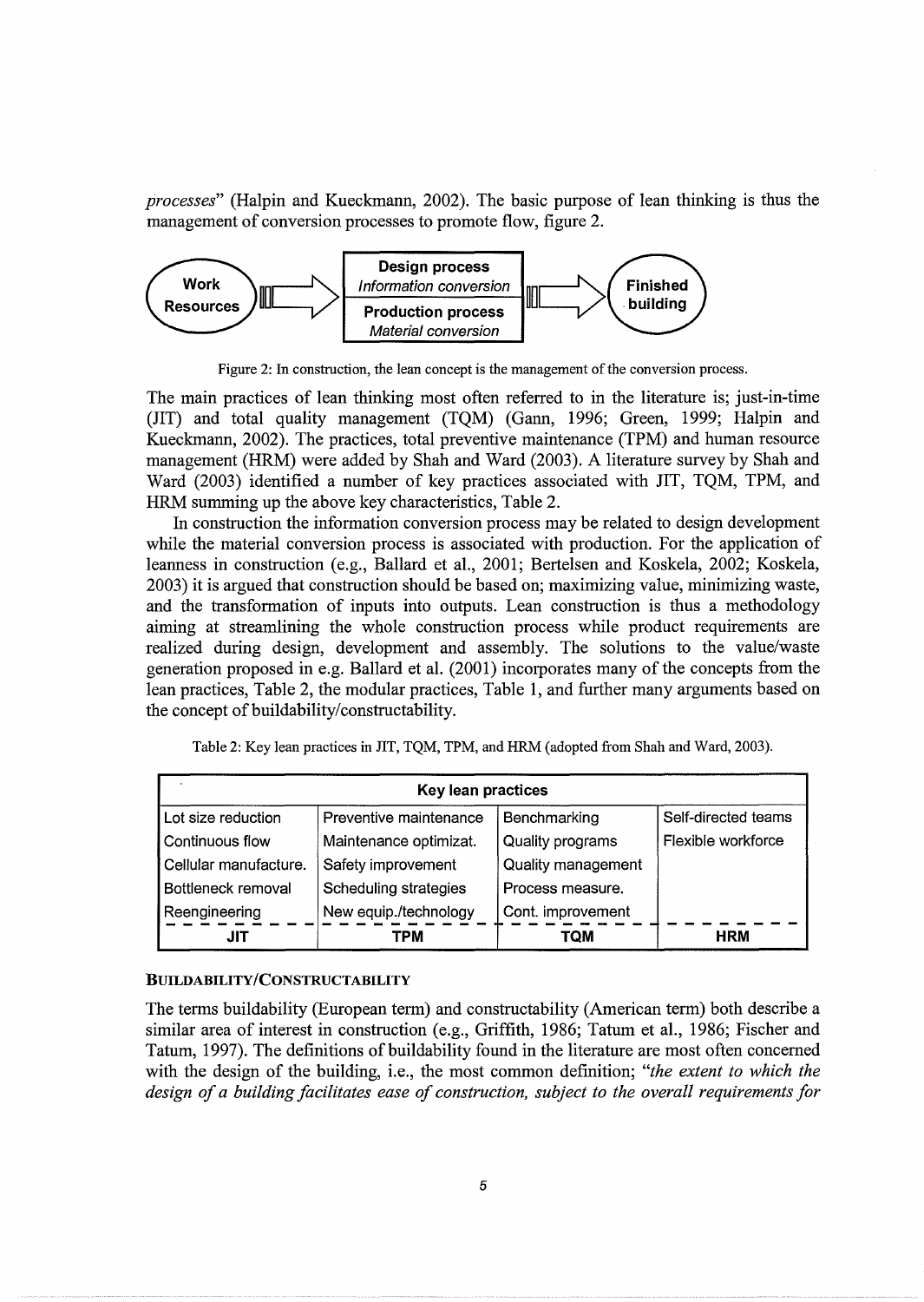*the completed building"* (Griffith, 1986; Poh and Chen, 1998). This definition suggests that there is more to buildability than the product which also Griffith (1986) observes, linking both technical and managerial aspects to buildability.

An interesting connection is the relation between buildability and manufacturability, the design for assembly (DFA), and the design for manufacturing (DFM) methodologies. Manufacturability can be seen as buildability in manufacturing (Sharma and Gao, 2002). DFA and DFM, are methodologies aiming at reduced complexity in assembly, and reduced assembly costs; therefore their relationships to modularity is strong (Rampersad, 1996). Based on the above definitions it is not unlikely that buildability has its origins in the manufacturing industry. The relationship between the three methodologies and the diversity in their definitions does not provide any clear guidance on what buildability really is, as an example; buildability has also been associated with quality (Pheng and Abeyegoonasekera, 2001). Though, it is clear that buildability has a distinct relationship to productivity. This relationship is not fresh. For example, Poh and Chen (1998) describe a method for evaluation of buildability aimed at an increased productivity.

The main argument in the buildability literature is the use of standardization and prefabrication for increased buildability (Stewart, 1989; Ferguson, 1989; Poh and Chen, 1998). Prefabrication and standardization have advantages as well as disadvantages (Bock, 2001). Even though both standardization and prefabrication are important for an industrialization of construction, they will by themselves not revolutionize construction; instead they should be seen as an effect of the buildability approach.

#### SUMMARY AND CONCLUSION

The differences found between the three disciplines can be argued to be minimal and their goals the same, i.e., an industrialization of construction. Many authors also seem to mix the principles. Table 3 illustrates the applications of the three principles for the construction process based on the similarities and differences summarized as:

- **Modularity** is both a process and a product discipline offering a wide variety of advantages in the whole construction process. In construction, modularity is applied at the product level and realized in design development and production.
- Lean construction is a process management discipline offering management during the whole construction process, aiming at streamlining production.
- **Buildability** is a process and product based principle. In contrary to modularity; buildability is more of a goal than a means for product and process efficiency.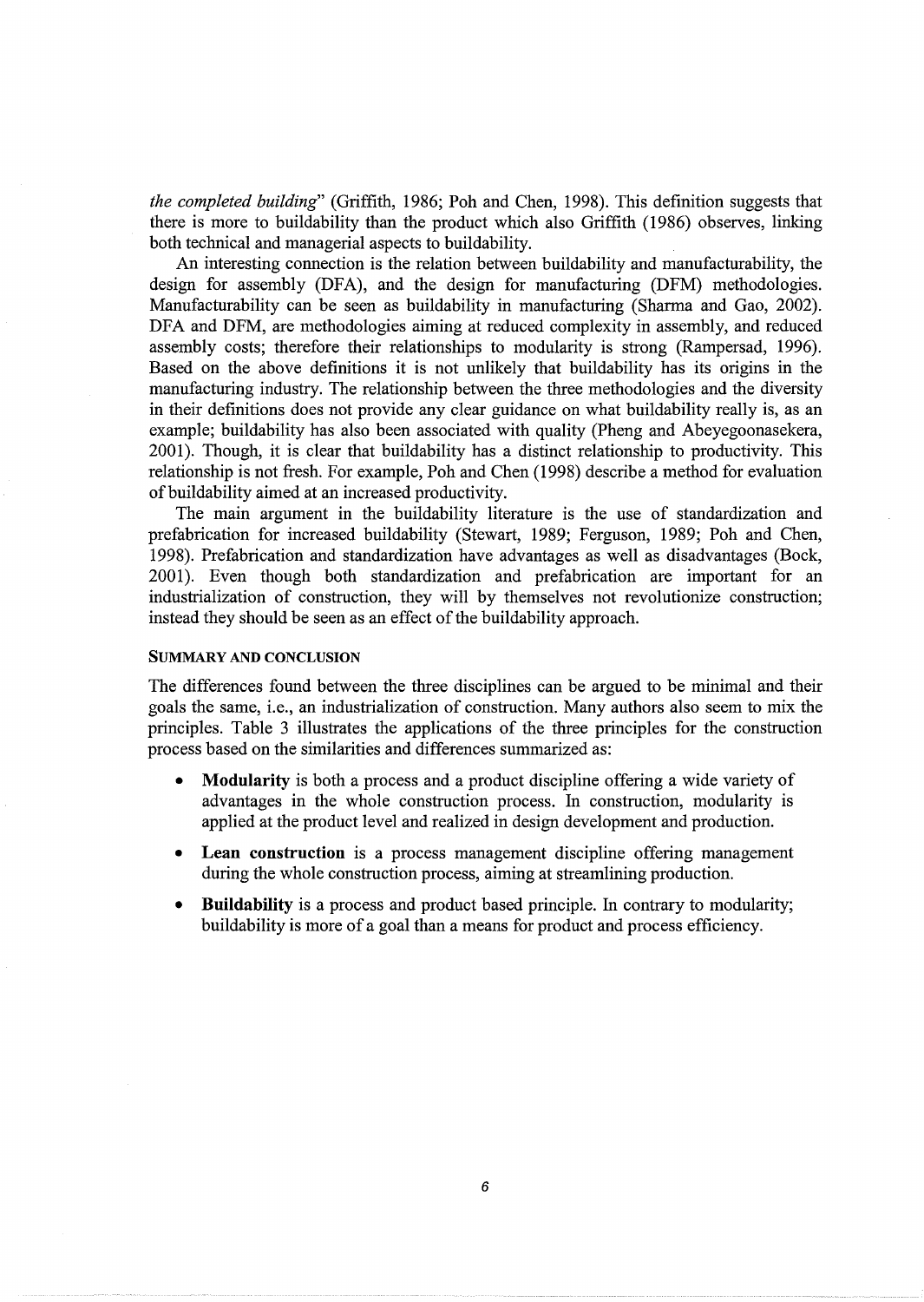| Methodology              | Used in            |                    | Provides effects in |  |  |  |  |
|--------------------------|--------------------|--------------------|---------------------|--|--|--|--|
|                          | Schematic design   |                    | Design development  |  |  |  |  |
| <b>MODULARITY</b>        | Design development | Production         |                     |  |  |  |  |
|                          | Program phase      | Schematic design   |                     |  |  |  |  |
| <b>LEAN CONSTRUCTION</b> | Schematic design   | Design development |                     |  |  |  |  |
|                          | Design development | Production         |                     |  |  |  |  |
| <b>BUILDABILITY</b>      | Schematic design   |                    | Design development  |  |  |  |  |
|                          | Design development |                    | Production          |  |  |  |  |

Table 3: The application of modularity, lean construction and buildability in the construction process.

Based on the literature review and the summarization we argue that the following four characteristics are the core of industrialization in construction, Figure 3;

- the **effects** provided by product modularity promotes buildable designs,
- the **use** of the lean construction philosophy promotes a buildable process,
- lean construction advocates, but **does not** necessarily promote, modularity, while
- product modularity **does** promote a lean construction process.

Two ways of viewing the construction process is top-down or bottom-up (Figure 3). The majority of recent production and construction literature in this area is concerned with streamlining processes, i.e. the implementation of lean thinking which emits a top-down view on construction. In the mechanical industry products are often tailored towards the end customer while the production is volume based. The production of new products is also often based on previous products, enabling reuse of previous technologies and processes. Economic profit in the mechanical industry is therefore based on streamlining processes and enabling their reuse, i.e., a top-down view. In contrary to the mechanical industry, the construction industry is project based with single product production where every structure is viewed as unique and tailored to the end client. The construction industry, and its reuse of technology, can be compared to the design of new products in the mechanical industry, but due to the project based site production the characteristics of the production system may change, causing new problems to emerge (Koskela, 2003). Therefore we, in this paper, argue that the timber construction industry should emit a bottom-up view where the design of the product guides the production processes, i.e., value (or buildability) for the product in design is a requirement for overall product and process value, and in the end; a requirement for end costumer value. Product modularity has in theory been shown to provide many process based benefits; we further argue that modularity is a key concept in the struggle for industrialization in timber construction, and possibly for construction in general.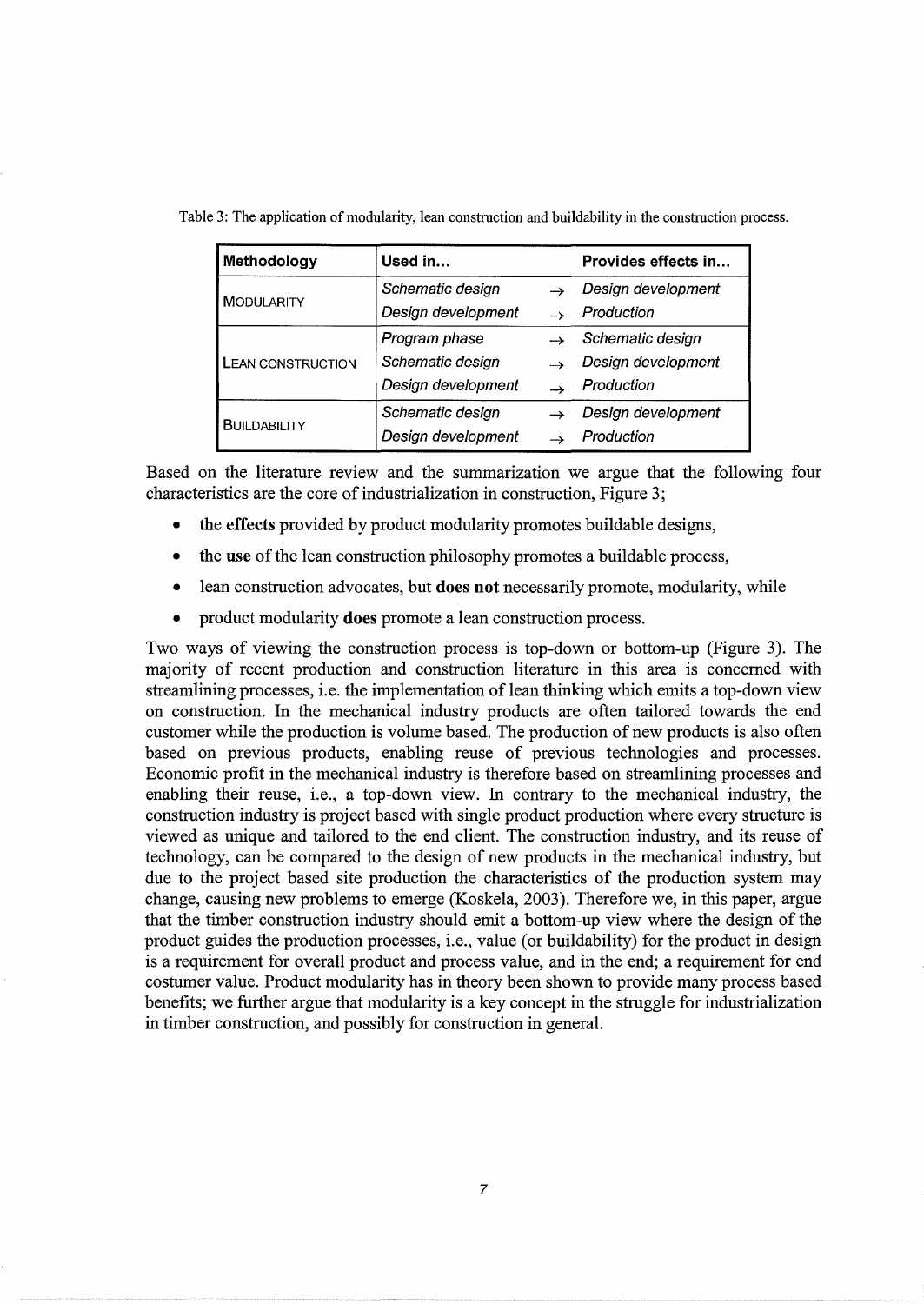

construction (right)

# RESEARCH METHOD- CASE STUDY

The case study is based on two phases: interviews and a theoretical survey of the production of long-span timber structures. The case company has three employees and has been competing in the Scandinavian construction market since 1986. The company focuses on long-span structures, offering design and assembly of the structural system. The managing director (MD) has 30 years of experience as a designer. The MD was interviewed with the aim of collecting general information about the assembly operations during the production of long-span timber structures. Long span timber structures were chosen for the easy to comprehend structural system and the straight-forward assembly process. The survey is based on a general type of long-span timber structure used for ice hockey. The aim of the survey was to collect core quantitative production knowledge and experience relating to the case company production practices. The production was studied by reviewing time schedules, quality control plans, drawings, and other documents of interest as well as a rich supply of photographs.

#### THE GENERAL LONG-SPAN TIMBER STRUCTURE

The specific long-span timber structure, width and length,  $36\times65$  m<sup>2</sup> (118×213 sq. feet), considered in this paper was constructed in southern Sweden during 2003. All quantitative data was compared to the MD's broad and general knowledge of the production of hundreds of similar structures. The described assembly process can thus be argued as a general process for the production of long-span timber structures in Sweden. The considered structural design is shown in Figure 4.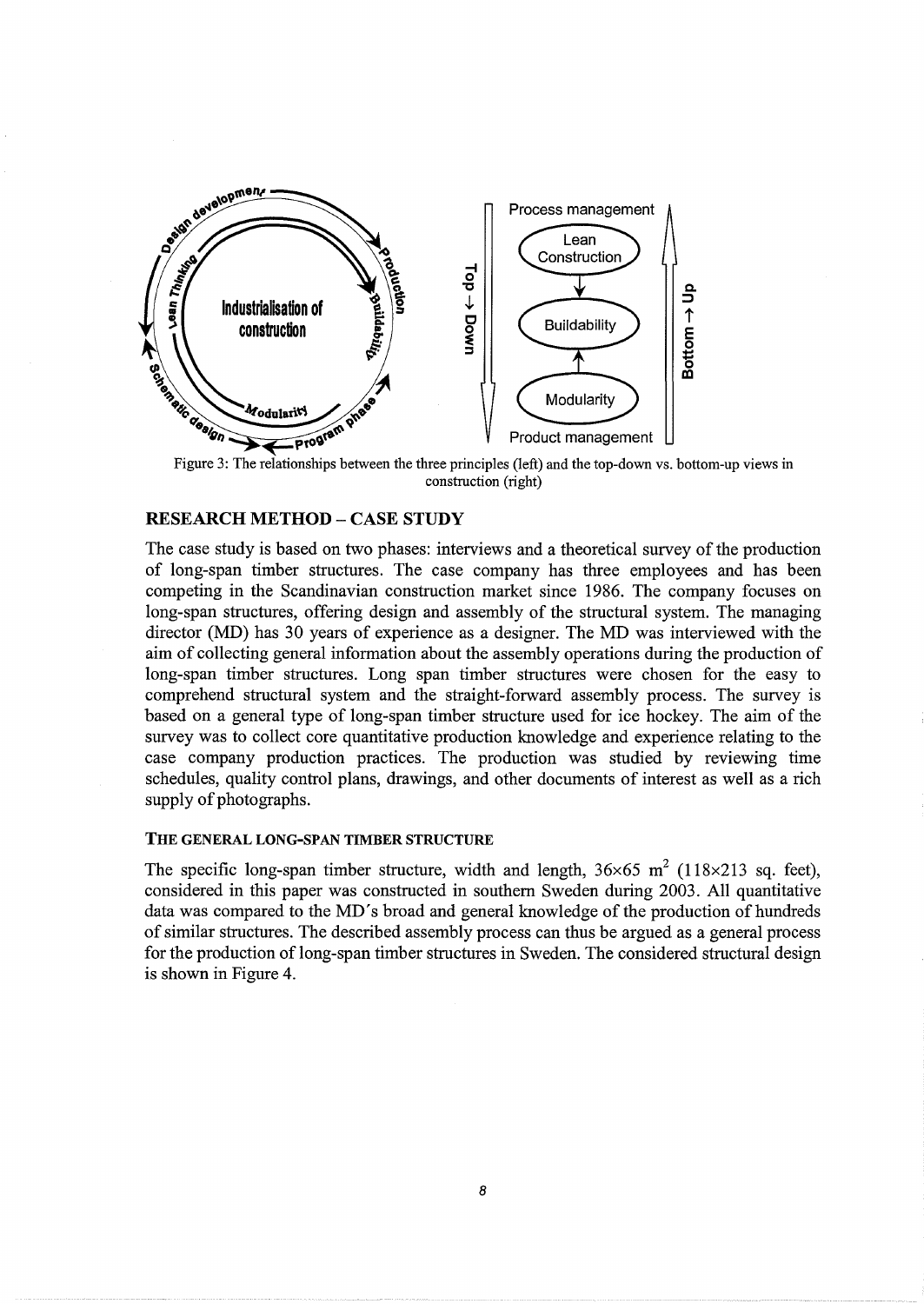

Figure 4: The sub-systems used in this case study

# **RESULTS FROM THE CASE STUDY**

In production there are two general types of resources used; workforce (labor) and machinery (equipment). For long-span timber structures the machinery used are tower cranes and skylifts, Figure 5 (picture 4 and 5). The activities during production are divided into three stages. *Sub-assembly* is the activity in which the elements are assembled into a finished module. *Placement* is the activity in which the module, or its constituent elements, is moved on the construction site. *Final assembly* is the activity in which the module is connected to other modules within the structure.



Figure 5: Illustration of the assembly process for long-span timber structures.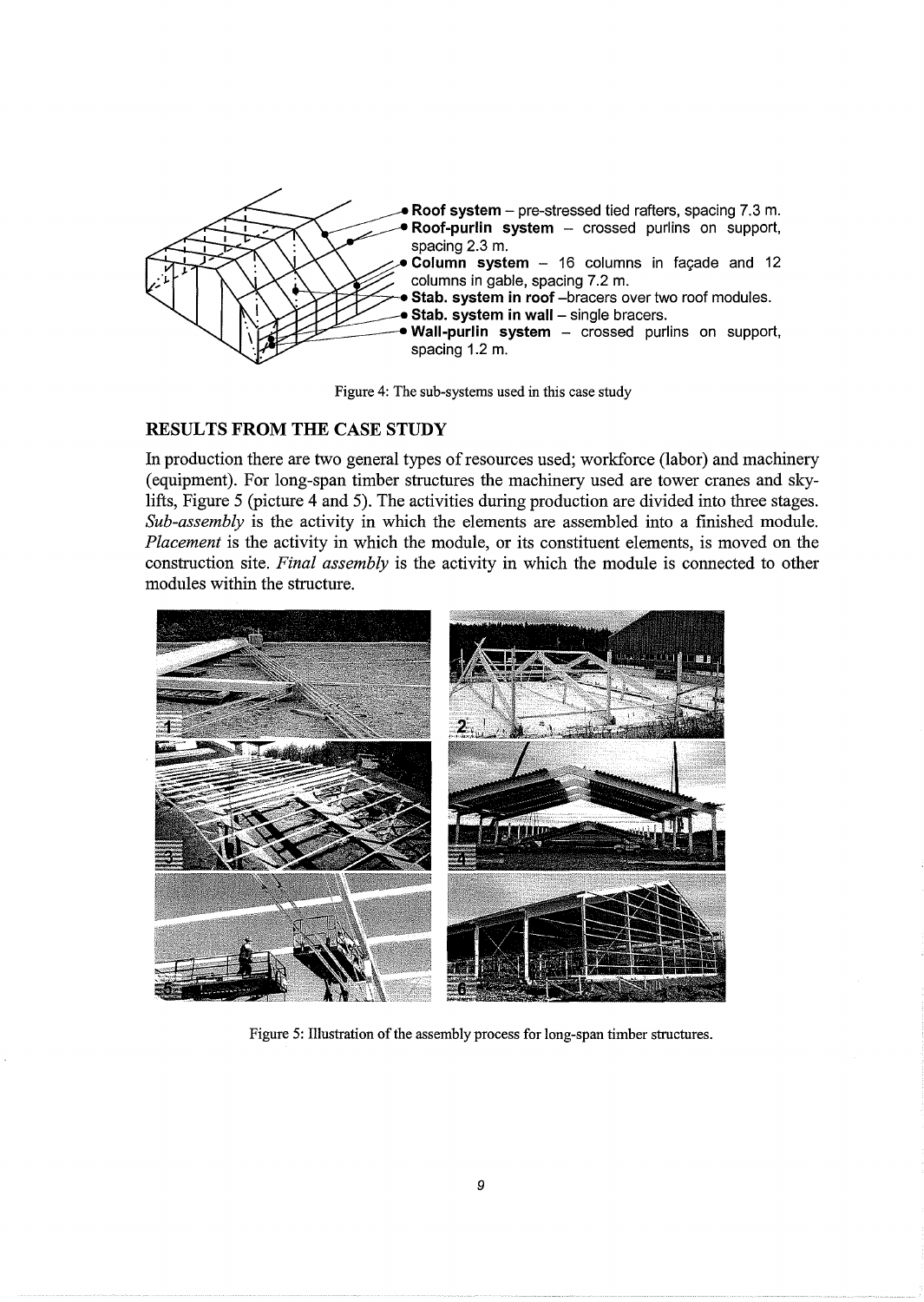## THE ASSEMBLY PROCESS FOR LONG-SPAN TIMBER STRUCTURES

In general, the assembly process of the structural system for long-span timber structures takes four weeks. The current sequential assembly process is presented in Table 4. The foundation is cast in place by a separate contractor prior to the start of the assembly. In Table 4, *Subsystem* denote the sub-system being worked on, *Activities* denote the activity performed, *Resources* denote the resources used, and *Time* denote the elapsed time.

|                                         | <b>Description</b>                                                                 | Sub-system                   | <b>Activities</b>                           | <b>Resources</b>                       | <b>Time</b> |
|-----------------------------------------|------------------------------------------------------------------------------------|------------------------------|---------------------------------------------|----------------------------------------|-------------|
| 1<br>$\downarrow$                       | Set up on site. All required<br>material is delivered to the site on<br>day one.   | (set up)                     | Set up                                      | 3 men<br>1 tower crane                 | 1 day       |
| $\overline{\mathbf{2}}$<br>↓            | Organisation of materials; beams,<br>bracers, steel details, etc., Figure<br>5(1). | All                          | Placement                                   | 3 men<br>1 tower crane                 | 1 day       |
| $\overline{\mathbf{3}}$<br>$\downarrow$ | Sub-assembly of roof modules on<br>ground, Figure 5 (1).                           | Roof                         | Sub-assembly                                | 3 men                                  | 4 days      |
| 4<br>↓                                  | Sub-assembly, placement, and<br>final assembly of façade columns,<br>Figure 5 (2). | Column                       | Sub-assembly<br>Placement<br>Final assembly | 3 men<br>1 tower crane<br>1 sky-lift   | 1 day       |
| 5<br>↓                                  | Lift up and temporary bracing of<br>roof modules on ground, Figure 5<br>(2).       | Roof                         | Placement                                   | 3 men<br>1 tower crane<br>1 sky-lift   | 2 days      |
| 6<br>↓                                  | Preparation of final assembly with<br>roof "packages", Figure 5 (3).               | Roof-purlin<br>Stab. in roof | Sub-assembly<br>Placement<br>Final assembly | 3 men<br>1 tower crane<br>1 sky-lift   | 3 days      |
| $\overline{7}$<br>↓                     | Placement and final assembly of<br>roof "packages", Figure 5 (4).                  | Roof                         | Placement<br>Final assembly                 | 3 men<br>2 tower cranes<br>2 sky-lifts | 1 day       |
| 8<br>↓                                  | Sub-assembly, placement, and<br>final assembly of gable columns<br>and gable beam. | Column                       | Sub-assembly<br>Placement<br>Final assembly | 3 men<br>1 tower crane<br>2 sky-lifts  | 1 days      |
| 9<br>↓                                  | Complementary assembly of roof-<br>ridges and stab. in roof, Figure 5<br>(5).      | Roof-purlin<br>Stab. in roof | Sub-assembly<br>Placement<br>Final assembly | 2 men<br>2 sky-lifts                   | 2 days      |
| 10<br>↓                                 | Assembly of the stab. in façade<br>and gable, Figure 5 (6).                        | Stab. in wall                | Sub-assembly<br>Placement<br>Final assembly | 2 men<br>2 sky-lifts                   | 1 day       |
| 11                                      | Assembly of wall-purlins, Figure 5<br>(6).                                         | Wall-purlin                  | Sub-assembly<br>Placement<br>Final assembly | 2 men<br>2 sky-lifts                   | 3 days      |

|  | Table 4: The sequential assembly process for long-span timber structures. |  |
|--|---------------------------------------------------------------------------|--|
|  |                                                                           |  |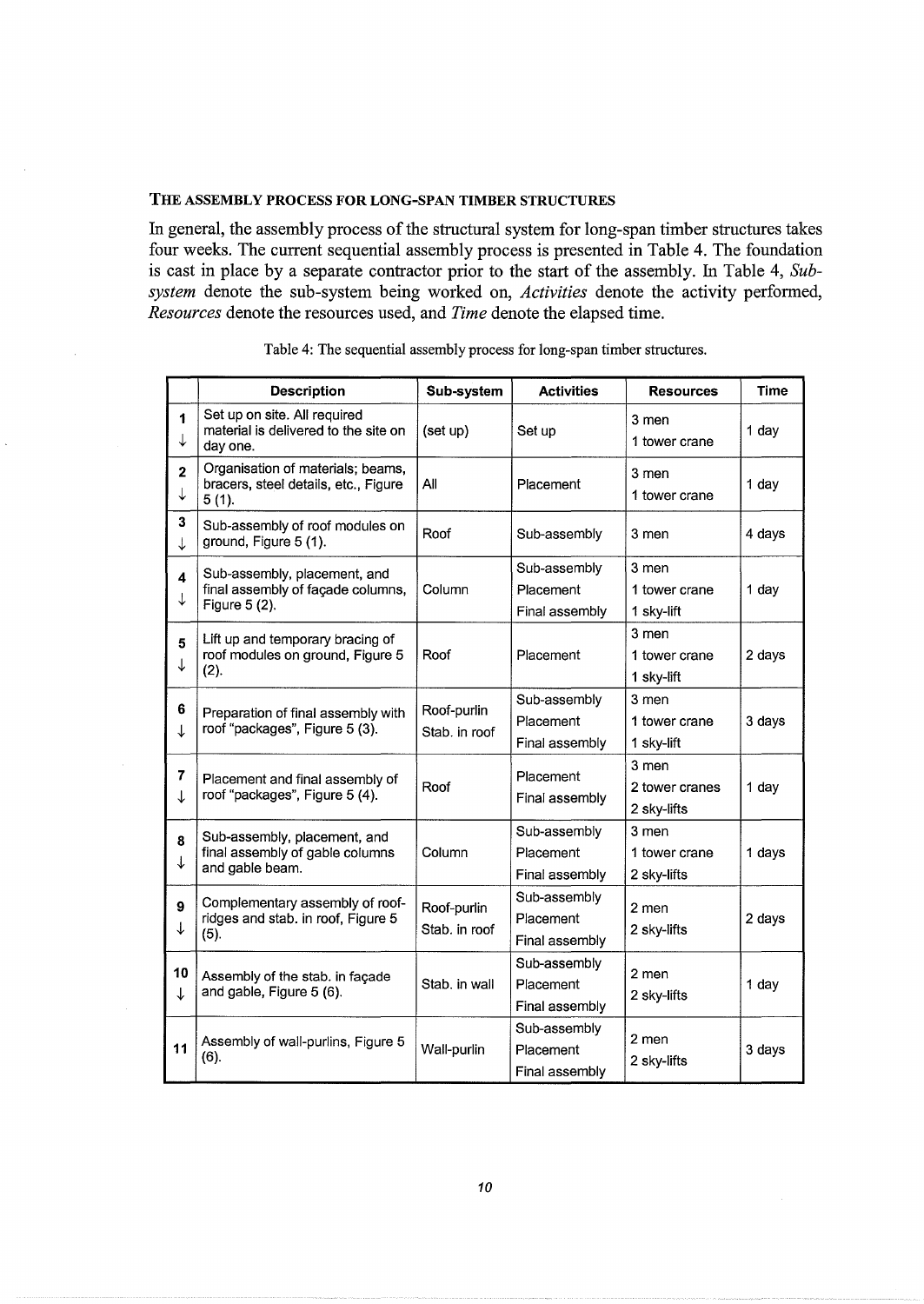### ANALYSIS AND SIMULATION

The first two days during assembly are generally required for set up on site, unloading of materials, and organization of workforce and materials. The step-by-step assembly process in Table 4 indicates a sequential type of production. Viewing the sub-systems as natural modules in the traditional step-wise assembly process has many potential advantages. Detailed time schedules based on modules and activities may be created by ordering the assembly process after modules (Figure 6). The time schedule is created by performing a day-by-day study of Table 4 and taking note of the current sub-system under work and the activity performed. The time schedule should be read row-wise, i.e., each row contains information about the required activities and time spent on each sub-system. The resources required for each activity can then be obtained from Table 4, e.g., the sub-assembly of the roof system requires four days during which three men are occupied (step 3 in Table 4). Simulations, using the time schedule, of probable scenarios during the assembly of long-span timber structures are used to exemplify the possible effects of modularity in construction and how modularity can confer both construction leanness and buildability.

| Sub-system    |              |                | Week 1 |  | Week 2 |       |   | Week 3 |       |  |     |       |       |  | Week 4 | $\sim$ is $\rightarrow$ |       |  |                            |
|---------------|--------------|----------------|--------|--|--------|-------|---|--------|-------|--|-----|-------|-------|--|--------|-------------------------|-------|--|----------------------------|
| Set up        | $\mathbf{z}$ |                |        |  |        |       |   |        |       |  |     |       |       |  |        |                         |       |  | lmal                       |
| Roof          |              | $\overline{2}$ |        |  |        |       | 2 |        |       |  | 2,3 |       |       |  |        |                         |       |  | Sub-asse-mbly<br>Placement |
| Column        |              | 2              |        |  |        | 1,2,3 |   |        |       |  |     | 1,2,3 |       |  |        |                         |       |  | assembly                   |
| Roof-purlin   |              | $\mathbf{2}$   |        |  |        |       |   |        | 1,2,3 |  |     |       | 1,2,3 |  |        |                         |       |  |                            |
| Stab. in roof |              | 2              |        |  |        |       |   |        | 1,2,3 |  |     |       | 1,2,3 |  |        |                         |       |  |                            |
| Stab. in wall |              | 2              |        |  |        |       |   |        |       |  |     |       |       |  | 1,2,3  |                         |       |  |                            |
| Wall-purlin   |              | $\mathbf{2}$   |        |  |        |       |   |        |       |  |     |       |       |  |        |                         | 1,2,3 |  |                            |

Figure 6: Time schedule sorted by modules, based on Table 4.

- Set up. Some components of the roof module are misplaced or were never delivered. Time schedule loss is incurred and one tower crane which has to be on site from day one is left idle (step 1 and 2 in Table 4). *By having each component checked and attached to a module the chance of misplacing items and thereby incurring delays is reduced.*
- **Roof module.** During design, considering the time schedule, it is decided to outsource the roof module for design, manufacturing, and sub-assembly enabling supplier competitiveness and possible cost savings in the program phase. In assembly, the prefabrication of the roof module result in time schedule savings of four days (step 3 in table 4). The cost savings in site production can also be compared with partial prefabrication and on-site pre-assembly. *By the modular approach issues like out-sourcing, pre-assembly, and prefabrication can be used and analyzed in a new light enabling both time and cost savings.*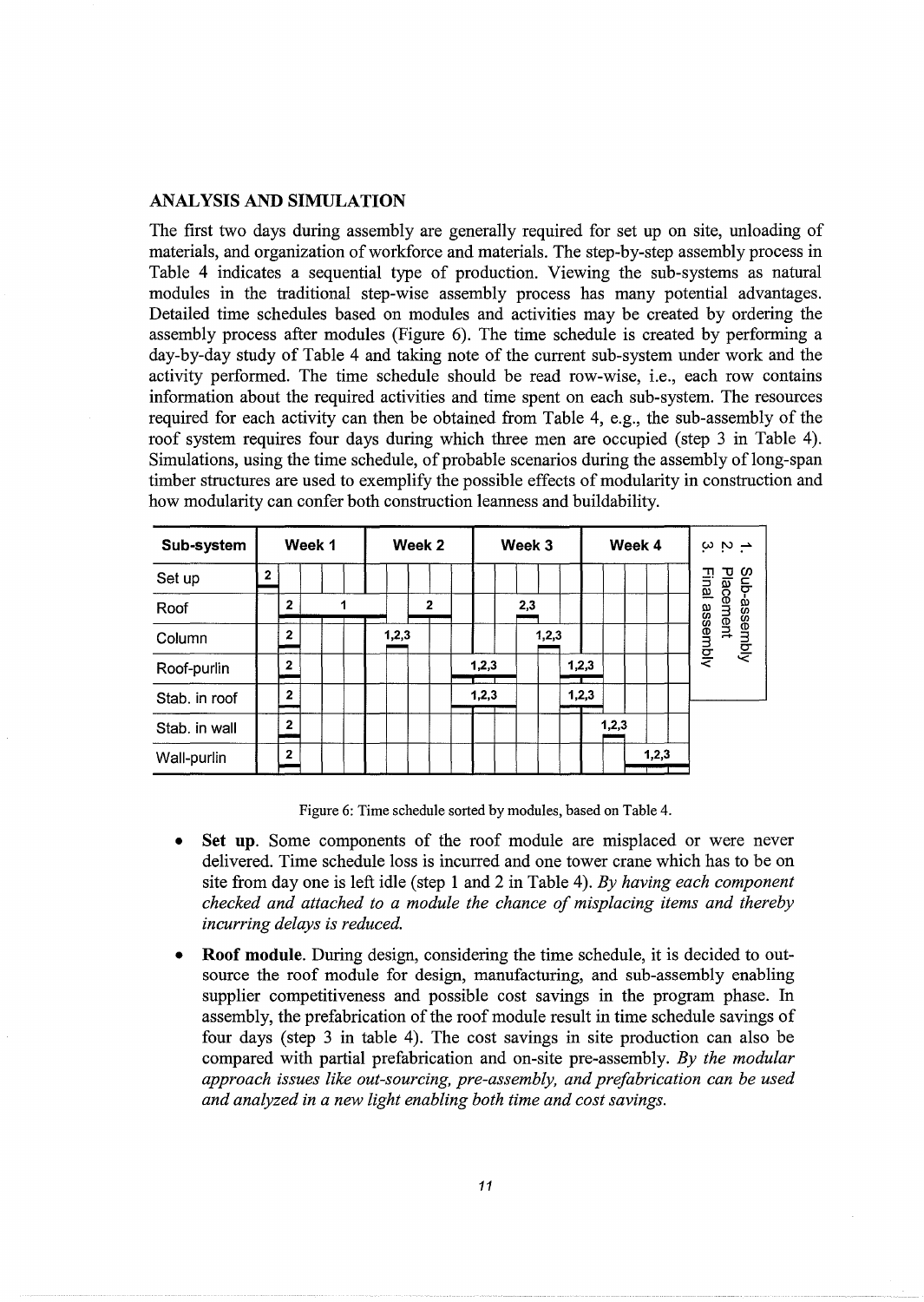- **Column module.** The columns are delivered to the site with steel details attached. The sub-assembly part of the column modules is therefore reduced and the time and resource savings incurred can instead be used to work on the placement of the roof system (in Figure 6; work is reallocated from the column to roof during week 2). *A modular approach can enable the reallocation of resources on the construction site.*
- **Roof-purlin module.** A new connector innovation is developed with plug-andplay characteristics, resulting in rapid final assembly. This reduces the overall time required for assembly of the roof "packages" as well as the complementary assembly of the module resulting in time and resource savings. *A modular approach may further streamline the assembly by the development innovations.*

Similar scenarios may be created for the other sub-systems. Possible effects of a modular approach; organization, out-sourcing, pre-assembly, prefabrication, and development, are all ways of streamlining production - a way towards an industrialization of construction.

## **CONCLUSIONS**

The goal of industrialization in construction is the reduction of on-site activities (Koskela, 2003). As shown during the simulations, one of the benefits of modularity is the reduced complexity in choosing whether to remove activities, or to reallocate resources. Modularity was theoretically shown to aid in a lean process and to create buildability by promoting a high productivity. The modular approach enables easier management of the lean main practices by just-in time deliveries, scheduling, quality, and flexibility etc. Buildability is, by the modular approach, promoted already during design by enabling accurate fit between elements within a module and between the modules themselves (Bjornfot and Stehn, 2004). Buildability during production is further enabled by the simplified organization of materials and resources.

Due to the adverse participant relations and the segregated construction process, the Swedish timber construction industry is, at this date, not mature enough to handle the implementation of lean practices as is. The focus for timber construction should therefore instead be product modularity, i.e., a bottom-up product focused view. Such a view has potential to be a driving force in the struggle for industrialization of construction.

#### **REFERENCES**

- Austin, S., Baldwin, A., Li, B. and Waskett, P. (2000). "Analytical Design Planning Technique (ADePT): a dependency structure matrix tool to schedule the building design process." Constr. Mgmt. and Econ., 18 (2) 173-182.
- Ballard, G., Koskela, L., Howell, G. and Zabelle, T. (2001). "Production System Design in Construction." Proceedings of the 9th annual conference of the International Group for Lean Construction, Singapore.
- Bertelsen, S. and Koskela, L. (2002). "Managing the Three Aspects of Production in Construction." Proceedings of the 10th annual conference of the International Group for Lean Construction, Gramado, Brazil.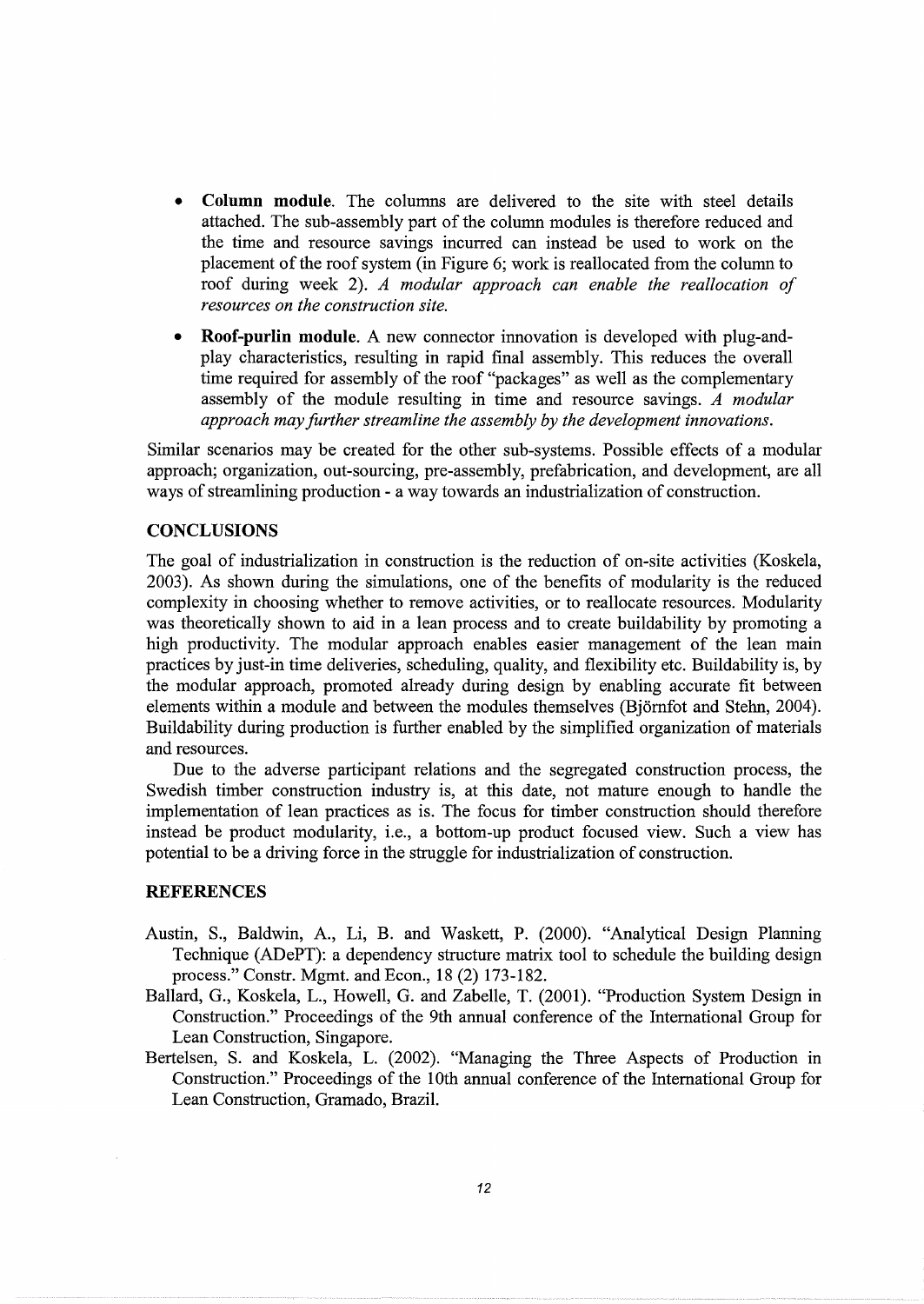Bjornfot, A. and Stehn, L. (2004). "Modularised Timber Structures Using the Design Structure Matrix." (Under review in Building Research & Information).

Blackenfelt, M. (2001). Managing Complexity by Product Modularisation. Doctoral Thesis, Royal Institute of Technology, Stockholm, Sweden, 216 pp.

Bock, T. (2001). "Precast Construction: Streamlining of the Assembly Process." Concrete Precasting Plant and Technology, 67 (3) 54-60+62.

Crowley, A. (1998). "Construction as a Manufacturing Process: Lessons from the Automotive Industry." Computers and Structures, 67 (5) 389-400.

Dawood, N. (1996). "An Integrated Intelligent Planning Approach for Modular Construction." Proceedings of 3rd Congress on Camp. in Civ. Eng., Anaheim, USA.

Ferguson, I. (1989). "Buildability in Practice". Mitchell Publishing Company, London.

Fischer, M. and Tatum, C. (1997). "Characteristics of Design-relevant Constructability Knowledge." Constr. Eng. and Mgmt, 123 (3) 253-260.

Gann, D. (1996). "Construction as a Manufacturing Process? Similarities an Differences between Industrialized Housing and Car Production in Japan." Constr. Mgmt and Econ., 14 (5) 437-450.

Gibb, A. (2001). "Standardization and Pre-assembly – Distinguishing Myth from Reality Using Case Study Research." Constr. Mgmt and Inf., 19 (3) 8pp.

Gotlieb, J., Stringfellow, T. and Rice, R. (2001). "Power Plant Design." Power Engineering, 105 (6) 30-35.

Green, S. (1999). "The Missing Arguments of Lean Construction." Constr. Mgmt and Econ., 17 (2) 133-137.

Griffith, A. (1986). "Concept of Buildability." Proceedings of the IABSE Workshop: Organisation of the Design Process 53, Zurich, Switzerland.

Halpin, D. and Kueckmann, M. (2002). "Lean Construction and Simulation." Proceedings of the 2002 Winter Simulation Conference, San Diego, USA.

Koskela, L. (2003). "Is Structural Change the Primary Solution to the Problems of Construction?" Building Research & Information, 31 (2) 85-96.

Kusiak, A. (2002). "Integrated Product and Process Design: a Modularity Perspective." J. of Engineering Design, 13 (3) 223-231.

London, K. and Kenley, R. (2001). "An Industrial Organizations Economic Supply Chain Approach for the Construction Industry: a Review." Constr. Mgmt. and Econ., 19 (8) 777-788.

Marshall, R. and Leaney, P. (1999). "A Systems Engineering Approach to Product Modularity." Proceedings of the Institution of Mechanical Engineers Part B.

Marshall, R., Leaney, P. and Botterell, P. (1999). "Modular Design." Manufacturing Engineer, June 1999 113-116.

Miller, T. and Elgard, P. (1998). "Defining Modules, Modularity and Modularization." Proceedings of 13th IPS Research Seminar, Fuglsoe, Denmark.

Murtaza, M., Fisher, D. and Skibniewski, M. (1993). "Knowledge-Based Approach to Modular Construction Decision Support." Const. Eng. and Mgmt., 119 (1) 115-130.

Naim, M. and Barlow, J. (2003). "An Innovative Supply Chain Strategy for Customized Housing." Constr. Mgmt. and Econ., 21 (6) 593-602.